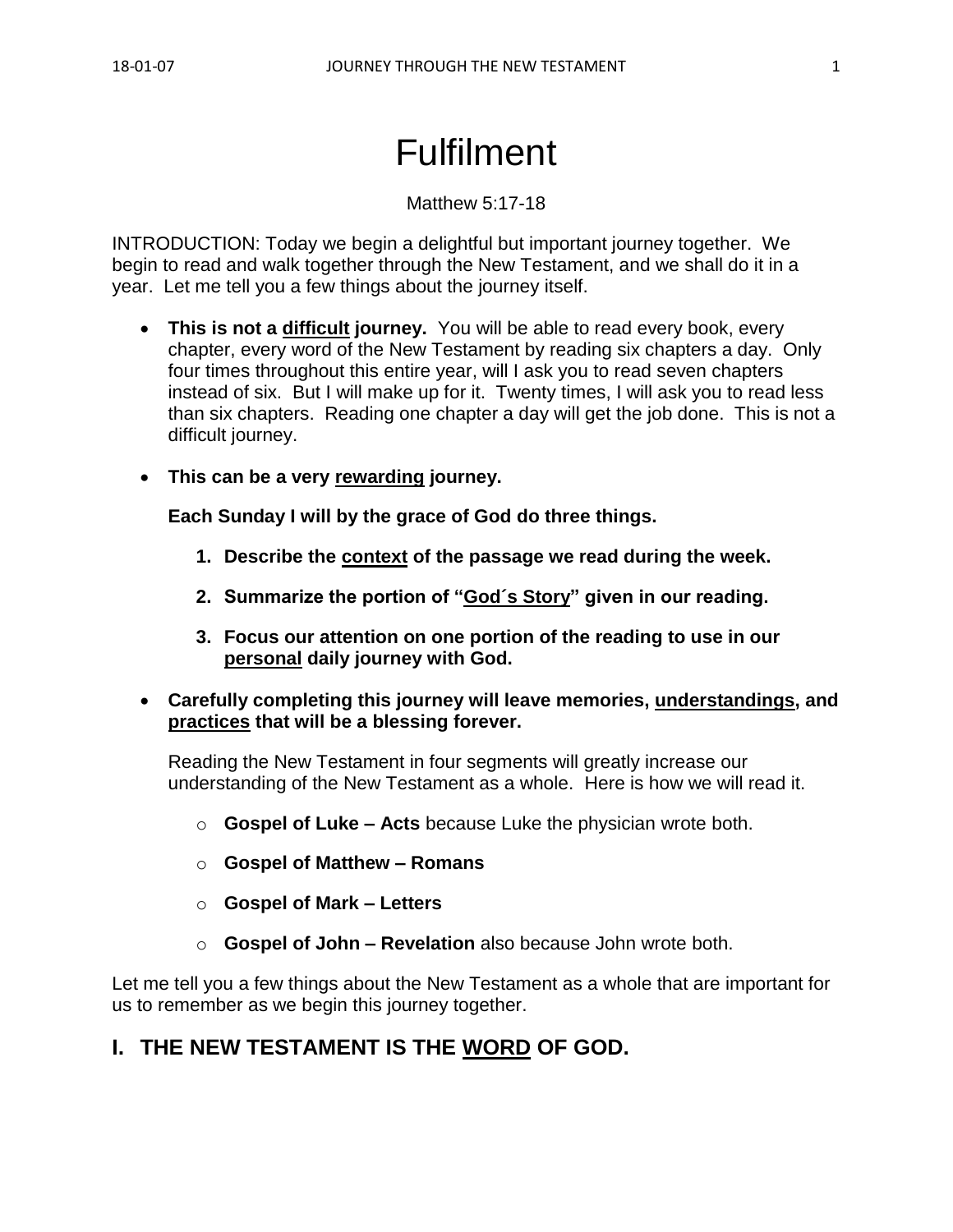As much as we shall benefit our understanding by knowing the context of the writings that make up the New Testament, both the context of the author and the context of the recipients and of the time in which it was written, one truth remains that provides the most critical context of all.

Every word, every sentence, every paragraph, every chapter, every book of this New Testament we are about to study is the very Word of God.

Peter explained it,

2 Peter 1:16–21 16 For **we did not follow cunningly devised fables** when we made known to you the power and coming of our Lord Jesus Christ, but were eyewitnesses of His majesty. 17 For He received from God the Father honor and glory when such a voice came to Him from the Excellent Glory: "This is My beloved Son, in whom I am well pleased." 18 And we heard this voice which came from heaven when we were with Him on the holy mountain. 19 And so we have the prophetic word confirmed, which you do well to heed as a light that shines in a dark place, until the day dawns and the morning star rises in your hearts; 20 knowing this first, that no prophecy of Scripture is of any private interpretation, 21 for prophecy never came by the will of man, but **holy men of God spoke** *as they were* **moved by the Holy Spirit.** 

And Paul said also,

2 Timothy 3:16 **All Scripture** *is* **given by inspiration of God,** and *is* profitable for doctrine, for reproof, for correction, for instruction in righteousness,

So when we speak describing how Matthew, the converted Jewish tax collector who became an apostle and the writer of the first gospel, writes to his fellow Jews, presenting Jesus as the Messiah King, …

And when we talk of Luke, not only a physician but also an avid historian, as one to show special interest in the physical side of things and one who is a stickler for details, …

We are not saying that the truth is somehow obscured or distorted by the peculiar perspective of each author.

NO! Quite the contrary. We are saying that

#### **God chose certain men**

- **made them holy through faith in His Dear Son**
- **causing them to write from their peculiar perspective**
- **the absolute and unadulterated truth**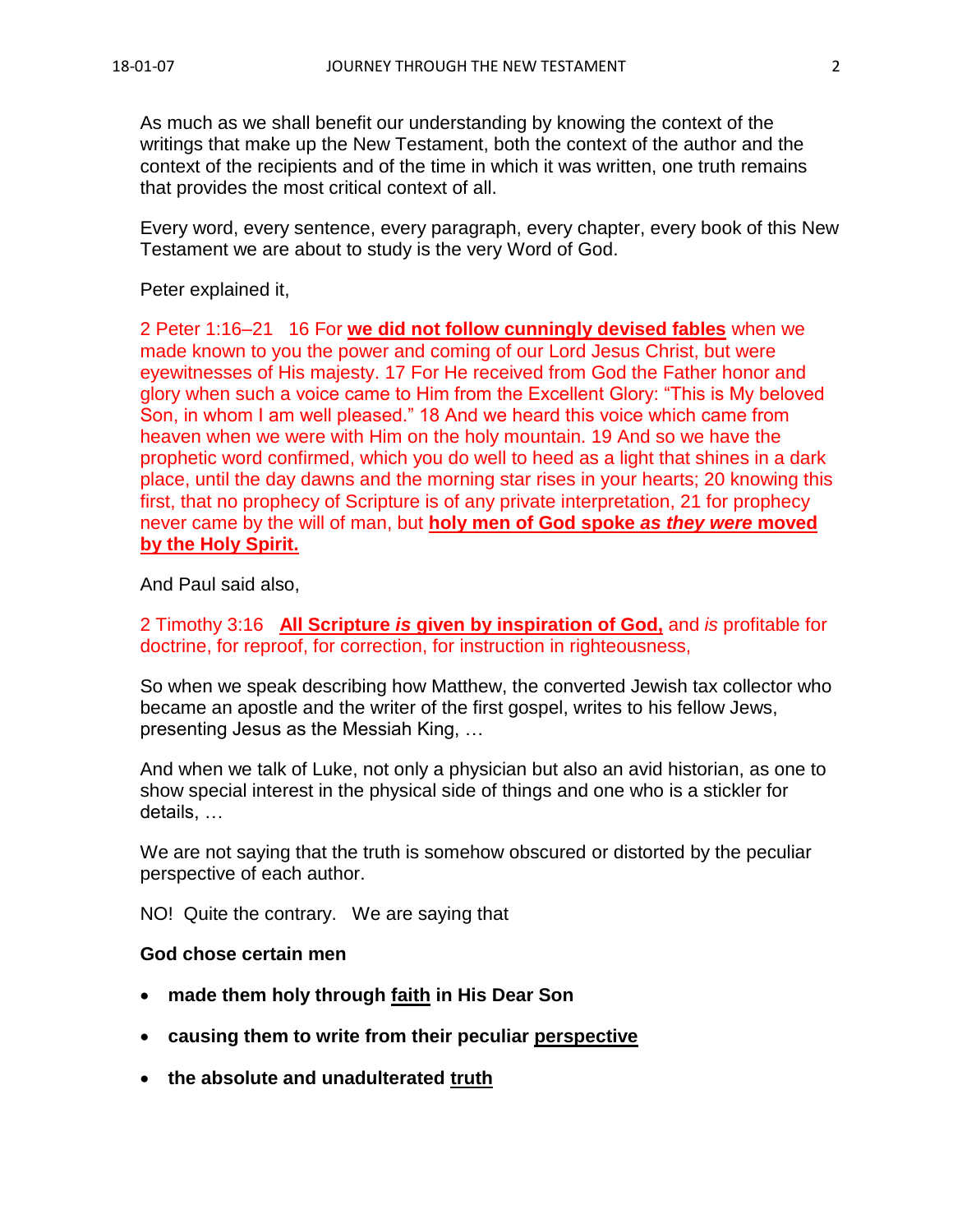### • **as revealed by the Holy Spirit of the Living God!**

So, do you have this first observation imbedded permanently in your mind and planted deep in the recesses of your heart?

#### **Every word, every sentence, every paragraph, every chapter, every book of this New Testament** we are about to study **is the very Word of God.**

I can tell you that in my own life, coming to this conviction in my heart is what made me want to read the Bible, made me want to study the Bible.

While I questioned whether the Bible was true, while I had doubts about whether its history was correct, while I wondered if it reflected more of the thoughts of men than the mind of God, I didn´t want to spend time reading and studying the Scripture.

But when God in His grace broke through the pride of my heart and showed me the absolute perfection and truthfulness of His Word, I wanted to study it. I wanted to dig into the words He had chosen in Greek and Hebrew and discover the depth of the revelation God had given to men and made available to me.

The second observation I want to share with you about the New Testament as a whole is

### **II. THE DOMINANT THOUGHT OF THE NEW TESTAMENT IS FULFILMENT.**

Matthew begins his gospel with the genealogy of Jesus from King David to Joseph the husband of Mary and then in a single verse declares that Mary was found to be with child before she came together with Joseph. Matthew then explains that when Joseph was thinking about breaking their betrothal, an angel told him the child was conceived of the Holy Spirit. Then he says …

Matthew 1:22–23 22 So all this was done **that it might be fulfilled** which was spoken by the Lord through the prophet, saying: 23 *"Behold, the virgin shall be with child, and bear a Son, and they shall call His name Immanuel,"* which is translated, "God with us."

A total of **twelve times in his gospel, Matthew recites these words, "that it might be fulfilled,"** as he demonstrates that throughout the life, death, and resurrection of Jesus, God is fulfilling the words and promises He sent through the prophets of the Old Testament.

- Matthew is the one to tell us that the first words Jesus spoke as He began His ministry were "… it is fitting for us to fulfill all righteousness." Mt. 3:15
- Mark tells us that Jesus began His proclamation by saying "The time is fulfilled …" Mk 1:15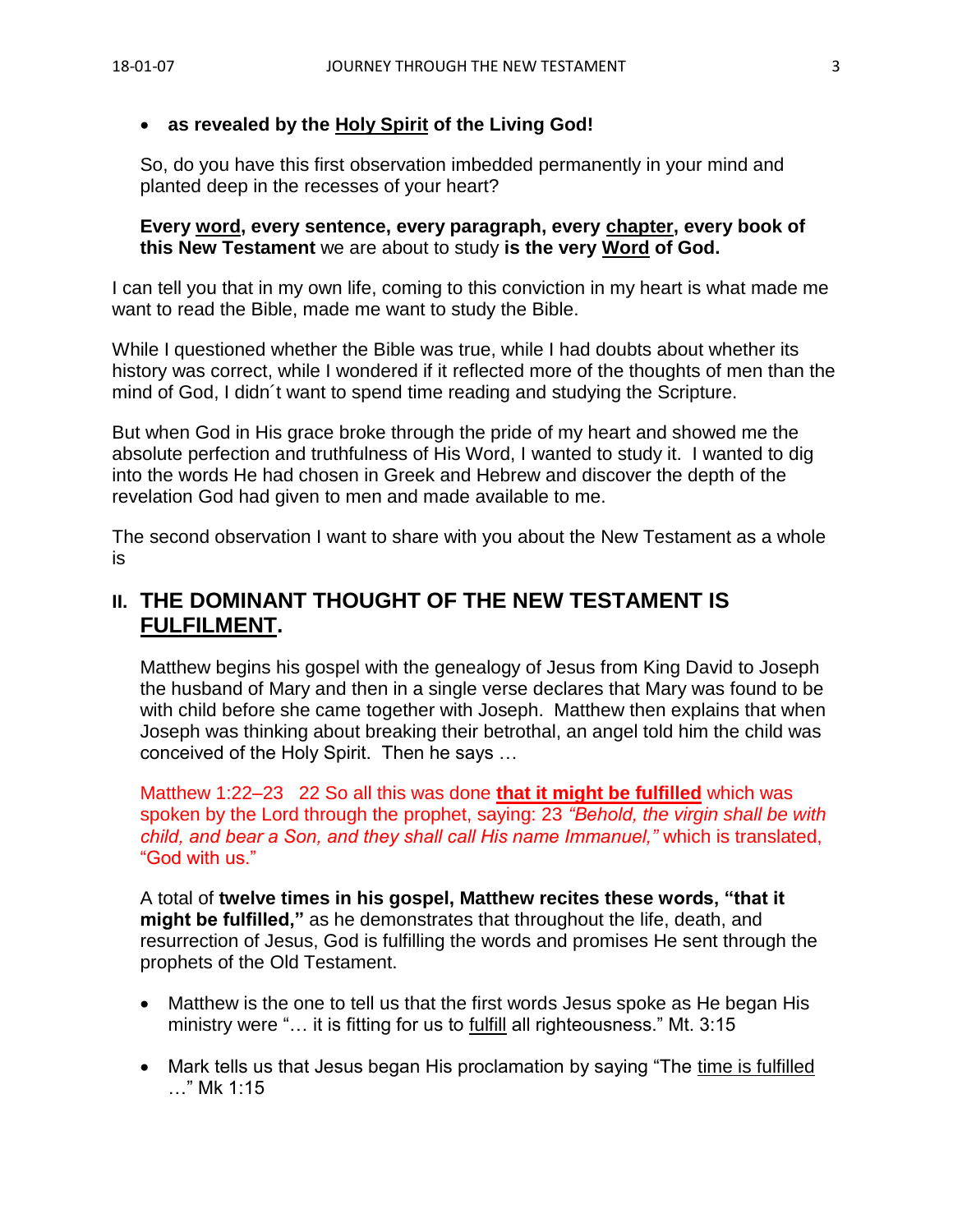- Luke records that when Jesus read Isaiah in the synagogue of His home town in Nazareth, He ended the reading by declaring, "Today this Scripture is fulfilled in your hearing." Lk. 4:21
- John joins the chorus and seven times describes events that happen or words that are spoken "that it might be fulfilled."

Jesus Himself said,

Matthew 5:17–18 17 "Do not think that I came to destroy the Law or the Prophets. I did not come to destroy but **to fulfill**. 18 For assuredly, I say to you, till heaven and earth pass away, one jot or one tittle will by no means pass from the law till all is **fulfilled**.

**Jesus was saying,** I did not come to change or replace the Tanuk, what we call the Old Testament. He said, I came to fulfill it**! "Not the tiniest letter, not the smallest part of a letter, will pass away until all of it is fulfilled."**

Now friend, listen carefully to me because I do not want you to misunderstand what I am saying. I love the Old Testament. It too is the very Word of God. But **the Old Testament is incomplete. By itself it leaves you with questions without answers.**

| The OT is full of animal sacrifices, but<br>what do they accomplish?                          | Even by the days of Samuel, God declares<br>His displeasure with the sacrifices of His<br>people.                                                                                                                                                                                                                                                                               |
|-----------------------------------------------------------------------------------------------|---------------------------------------------------------------------------------------------------------------------------------------------------------------------------------------------------------------------------------------------------------------------------------------------------------------------------------------------------------------------------------|
| God makes a covenant with Israel in the<br>days of Moses,                                     | But Israel repeatedly breaks the terms of<br>the covenant, and finally in the days of<br>Jeremiah declares that covenant null and<br>void, and one day to be replaced by a new<br>covenant. But when the OT closes, no<br>new covenant has been established.                                                                                                                    |
| God chose for Himself a people, the<br>descendants of Abraham, Isaac, and<br>Jacob;           | Yet these people forsake the Lord. God<br>chastens them and they return briefly, only<br>to rebel again. God sends them into exile,<br>but when they have the opportunity to<br>return to the land He has given them, only<br>a handful choose to do so. When the OT<br>closes, the people of God remain under<br>the rule of whoever has control of the<br>region they occupy. |
| God promised that a king from the line of<br>David would sit up on David[s throne<br>forever, | But at the end of the OT, no one sits on<br>David's throne.                                                                                                                                                                                                                                                                                                                     |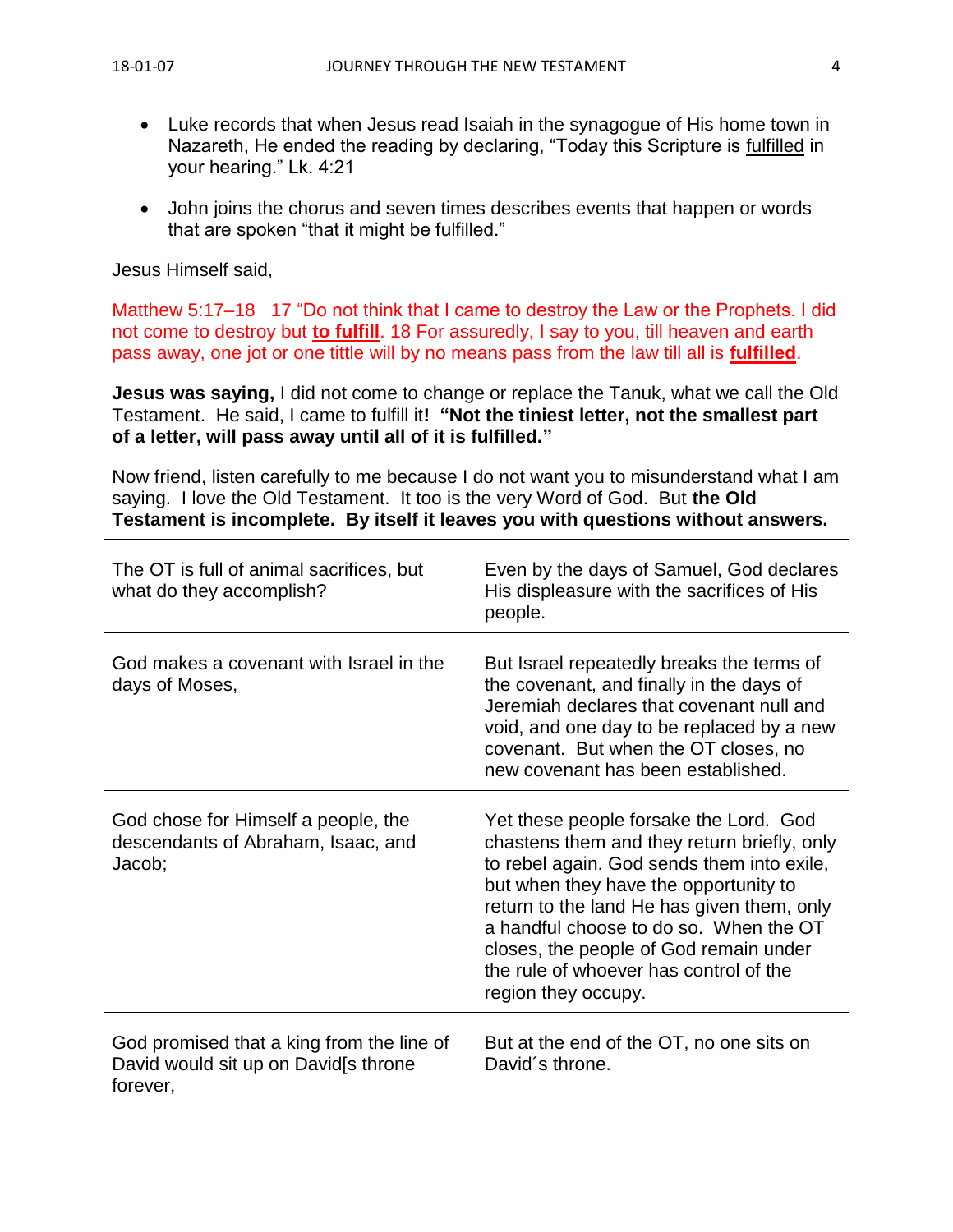| At the end of the book, Malachi declared, | Yet when the ink runs out on the last page, |
|-------------------------------------------|---------------------------------------------|
| "The Lord whom you seek shall come!"      | the Lord has not come.                      |

The New Testament is the completion, the fulfillment of the Old.

| The animal sacrifices                                                                                          | All pointed to the sacrifice of the Lamb of<br>God upon to cross to take away the sin of<br>the world.                                |
|----------------------------------------------------------------------------------------------------------------|---------------------------------------------------------------------------------------------------------------------------------------|
| The new covenant has come                                                                                      | In the shed blood of the Lamb, the Lord<br>Jesus Christ at Calvary.                                                                   |
| God has not rejected the people He chose,<br>but He has set them aside for a season<br>until they believe      | But God has also chosen a new people<br>out of all the nations of the earth, all of<br>those who trust His Son as Lord and<br>Savior. |
| God's promised king from the line of David<br>did come, but His reign was over a<br>kingdom not of this world. |                                                                                                                                       |
| But that King declared that He is coming<br>again.                                                             | And the New Testament declares to us<br>great detail of His return and His reign<br>forever over all the earth.                       |

That wonderful book called the Old Testament offers us many wonderful and exciting chapters of "God´s Story."

But it is left to the pages of the New Testament to tell us the rest of the story, and what a glorious ending it shall be!

### **The New Testament completes and fulfills the Old.**

Finally, I must share with you that

# **III. THE FOCUS OF THE NEW TESTAMENT IS JESUS CHRIST.**

The goal of each of the gospels is not to merely record things Jesus did or said.

### **The goal of each gospel is to present the Person of Jesus as Savior and Lord.**

• Matthew presents Jesus to the Jews as their Messiah-King.